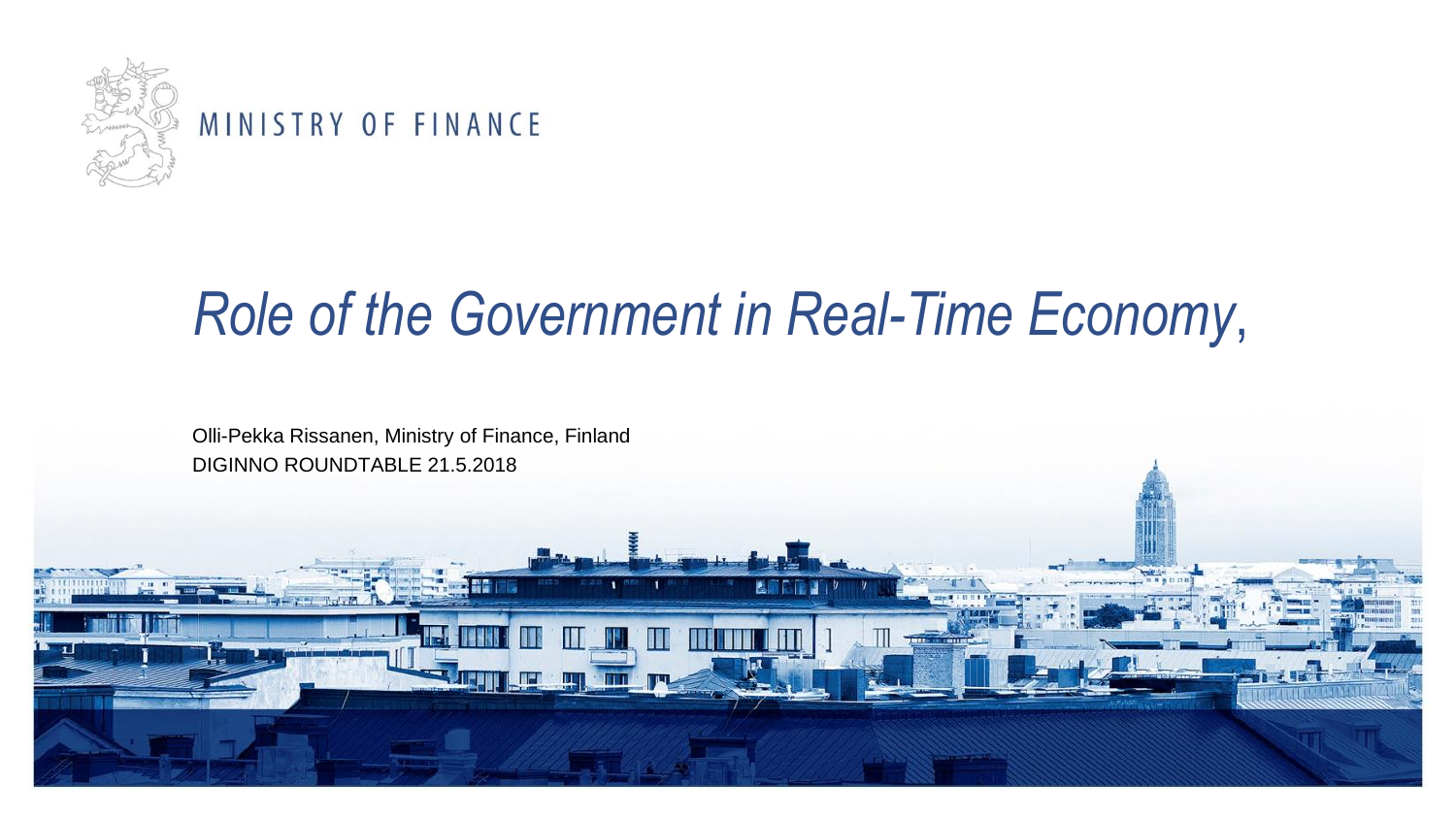#### One example Finland and Estonia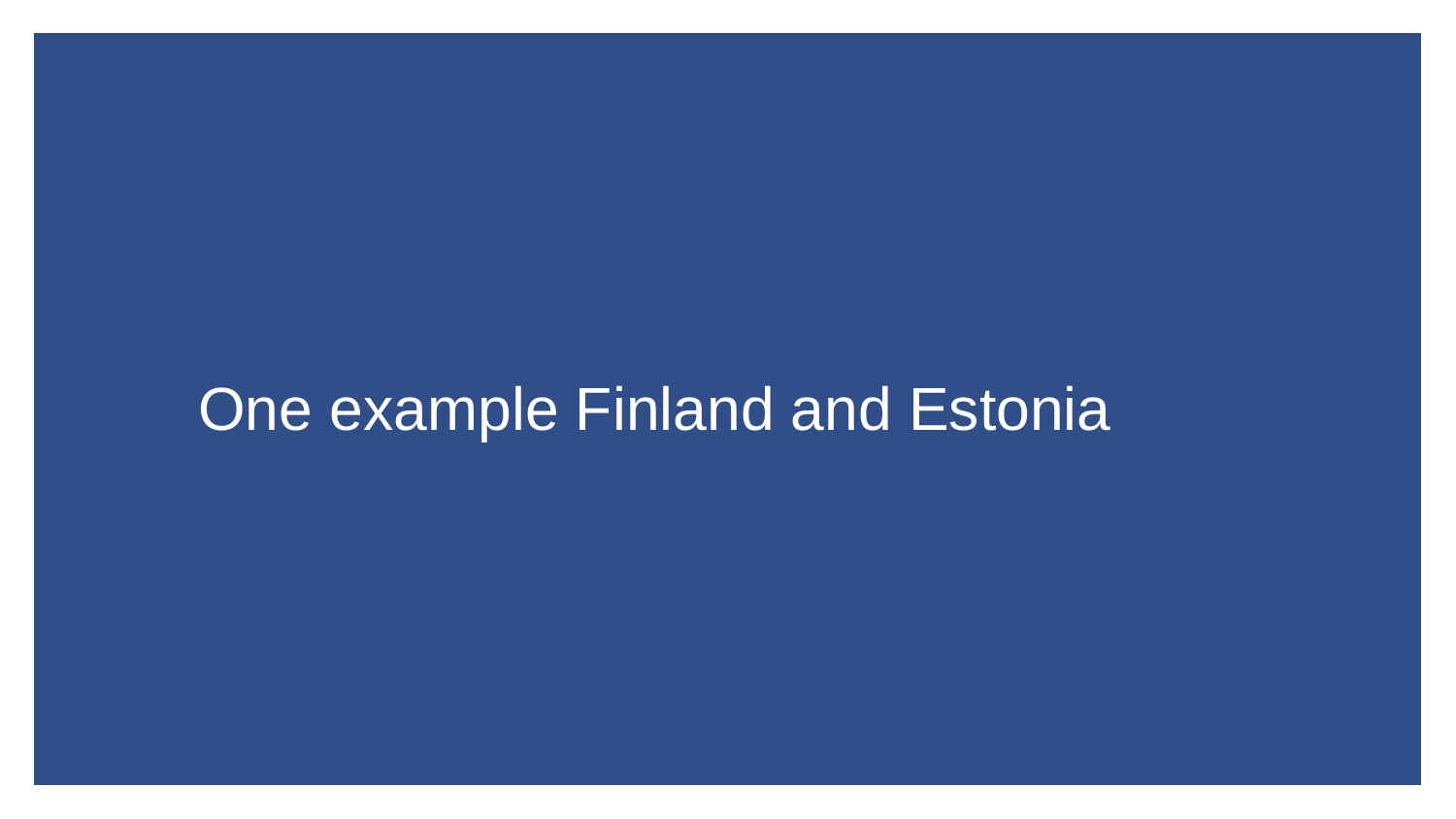## **Objectives**

- Make cross border living and doing business easy
- ‒ Unique way minimize digital distance between two countries
- Reap benefits from the strong cooperation between two governments
- Develop jointly our competiveness and sustainable growth in the digital era

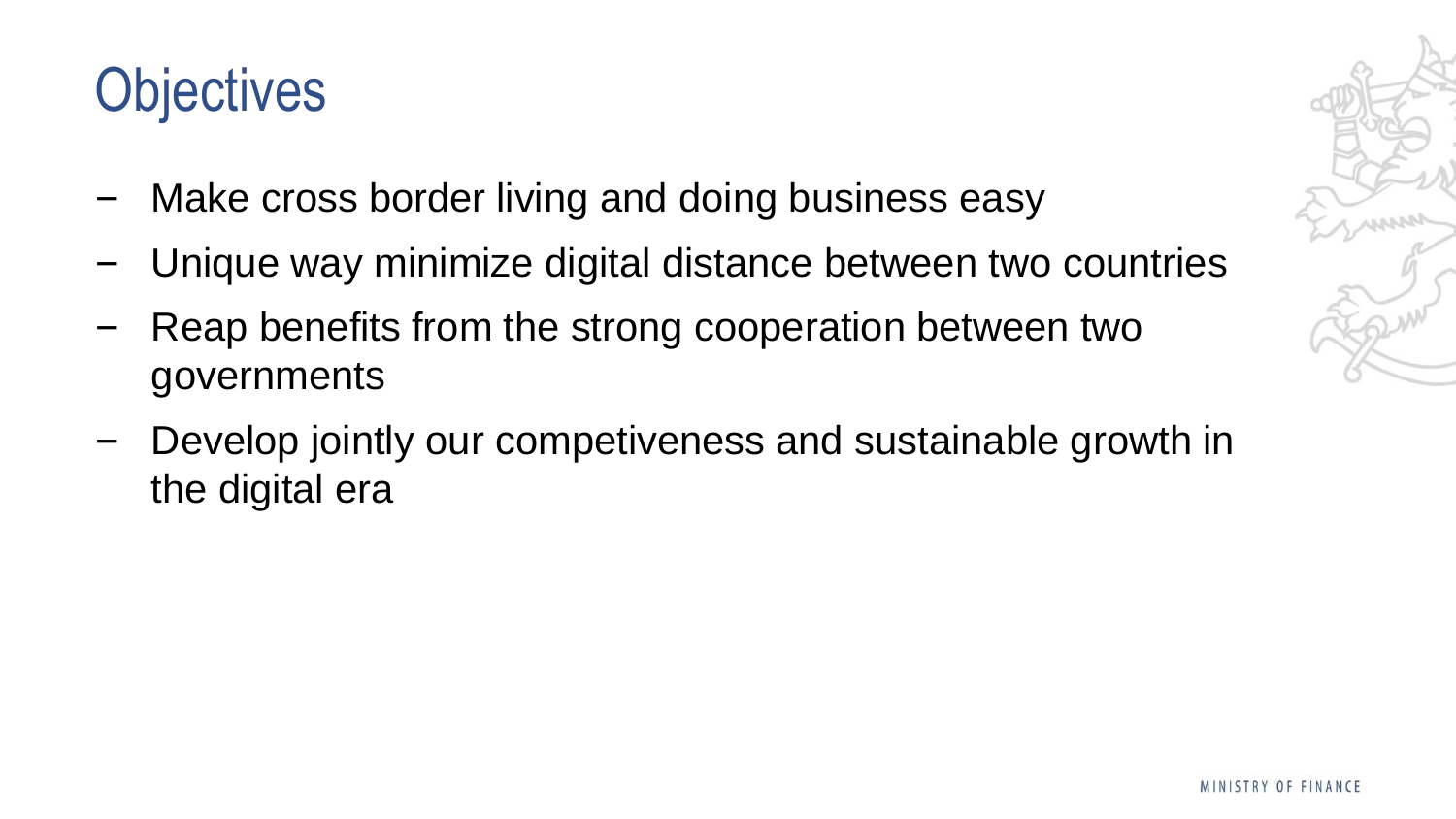# Common goals

- 1. Data-exchange between governments
- 2. Joint development of digital service infrastructure components
- 3. Extend the cooperation into semantic interoperability
- 4. Support cross border real time economy
- 5. Policy dialogue between national artificial intelligence programmes
- 6. To set up close dialogue and initiate joint activities in genomic research

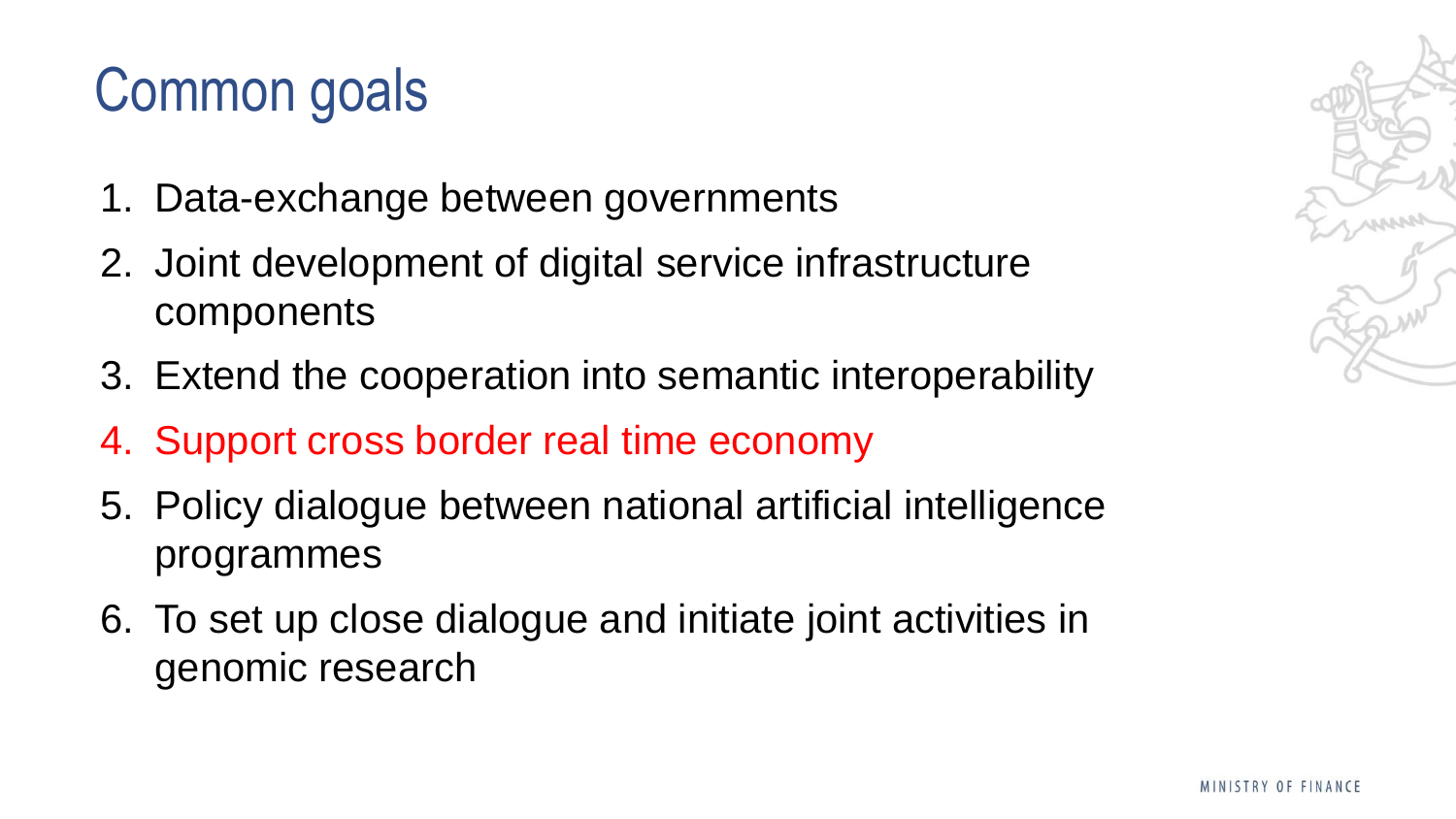# 4. Support cross border real time economy

- ‒ In Real*-*Time Economy all the transactions between business parties are in digital format
	- ‒ increasingly automatically generated
	- ‒ completed in real-time
- EE and FI are developing Real Time Economy in their countries, and also jointly for example in DIGINNO project,.
- ‒ The development is led by private sector and strongly reinforced also from government side
- ‒ An electronic invoice (eInvoice) and electronic receipt (eReceipt) are hey to automatic and electronic processing in real time.
	- ‒ A structured electronic invoice and receipt contains data from the supplier in a machine-readable format, that can be automatically imported into the buyer's Account Payable (AP) system without requiring manual entering.
	- ‒ eInvoices and eReceipts are foundation for real time economy

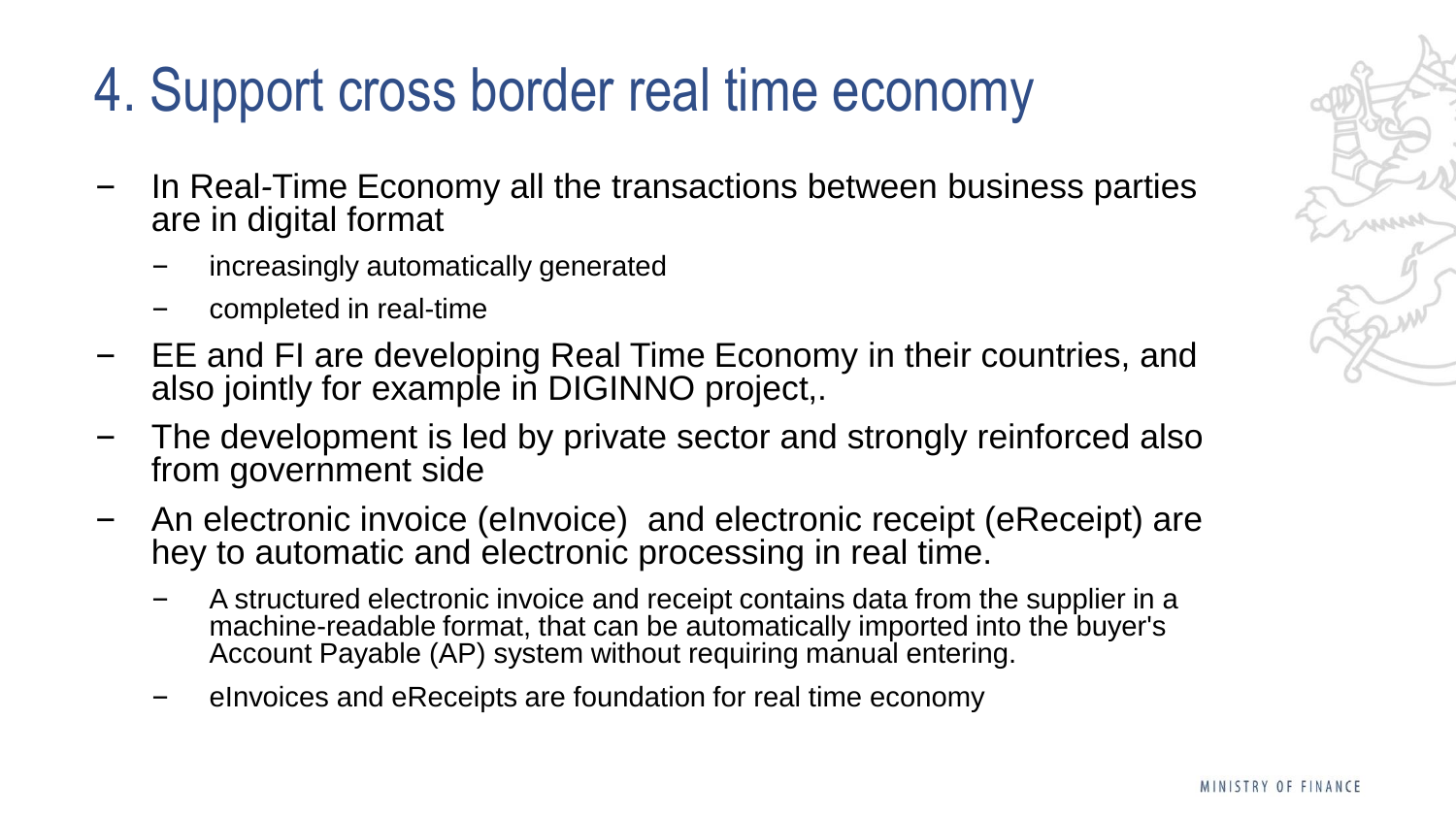#### Interoperability Governance



MINISTRY OF FINANCE